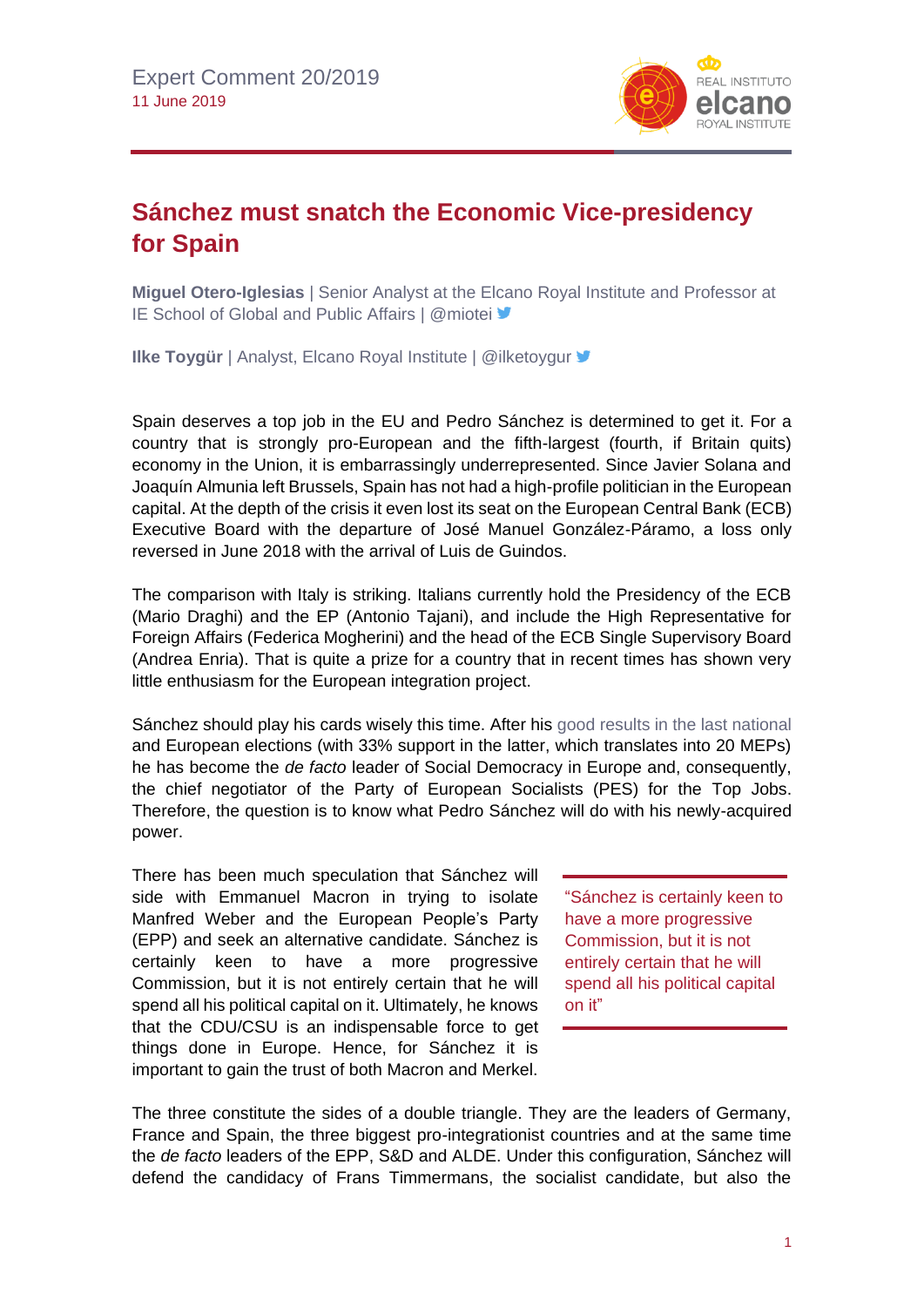*Spitzenkandidaten* method. There is strong backing in Spain for the latter process since it strengthens the power of the European Parliament, the main engine for an ever-closer union, and Spain's mainstream parties are well represented in the key families.

If Timmermans ultimately fails to get the top job, Sánchez would be content with both Weber and Vestager as alternatives. Many believe that as Spain has no strong candidates for either the Commission or Council Presidencies, Sánchez will aim for the High Rep position and place his current Foreign Minister, and former EP President, Josep Borrell, there. But this is not so clear. The feeling in Madrid is that the High Rep does not have enough influence in the Commission. Travelling leads to too many absences and, furthermore, when there is a significant foreign crisis, as in Syria or Libya, national Foreign Ministers of the big member states still call the shots.

For Spain, and for this government in particular, the biggest priority is [deepening the](http://www.realinstitutoelcano.org/wps/portal/rielcano_en/contenido?WCM_GLOBAL_CONTEXT=/elcano/elcano_in/zonas_in/international+economy/pickford-steinberg-oteroiglesias-how-to-fix-the-euro/)  [Economic and Monetary Union \(EMU\)](http://www.realinstitutoelcano.org/wps/portal/rielcano_en/contenido?WCM_GLOBAL_CONTEXT=/elcano/elcano_in/zonas_in/international+economy/pickford-steinberg-oteroiglesias-how-to-fix-the-euro/) –which is seen as the core of the European project– so it is conceivable that Sánchez will forgo a Top Job for a Spaniard as long as he can snatch the Vice-presidency of the Commission in charge of economic and financial affairs. He is also likely to insist that the Vice-presidency be the first and cover all key DGs in the area, from the budget (DG BUDG) and fiscal issues (DG TAXUD) to economic governance (DG ECFIN and FISMA), trade (DG Trade) and industrial policy (DG Grow). In an era of geostrategic competition, this will become a powerful post.

Josep Borrell, one of the most respected politicians in Spain, with a PhD in economics and a strategic mind, could be a very suitable candidate for the position. The only problem is that he might be considered too heterodox by some of the northern countries. Should that be the case, Sánchez has another card up his sleeve: Nadia Calviño. The current Minister of

"Should that be the case, Sánchez has another card up his sleeve: Nadia Calviño"

Economy and former Director General for Budgets (DG Budget) has an excellent reputation in Brussels. She combines both determination for fiscal rectitude, sensitivity for social cohesion and zeal for competitiveness in a globalised world.

Apart from securing this strong Vice-presidency, Spain is also keen to have a greater presence and influence on the second-tier levels of Europe's institutions. Getting the job of Secretary-General of the European Commission if Martin Selmayr finally needs to go would be an attractive proposition too. The next Spanish government will also make a strong effort to have Spanish officials in the cabinets of all the Presidencies of the three institutions and of key commissioners and in all the DGs and their units. The determination in Madrid is that influence needs to be built from the bottom up. Last but not least, Iratxe García, as a possible leader of the S&D Group, should be added to the list of persons of influence.